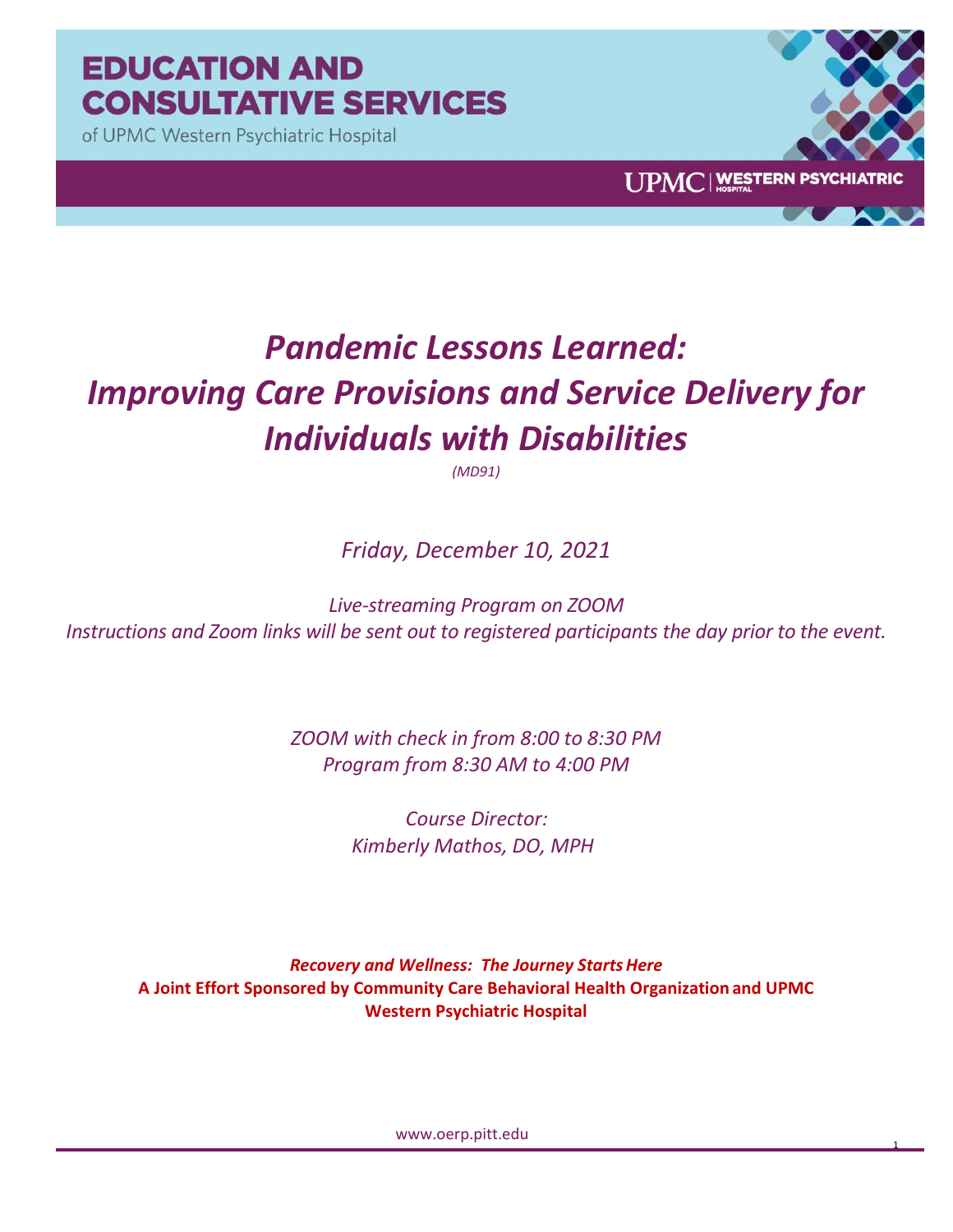# **Introduction**

*This event is free for students, interns, residents, patients, and family members. American Sign Language (ASL) interpreters will be available on Zoom during the conference.*

This conference will focus on changes in the health care system precipitated by the COVID pandemic. We will review systems of care for wellness and rehabilitation for people with disabilities and the way in which care providers strategized to meet the needs of individuals they served this past year. Clinical and classroom teaching was dramatically impacted by social distancing mandates and health and safety concerns. Presentations will review how educators perceived the new strategies for teaching over the pandemic and what aspects of clinical teaching will be changed forever.

In addition, the influence of telehealth had a major impact on traditional service delivery models. For some fields of health care, the innovative clinical strategies which evolved will facilitate patients improved access to physical, behavioral health care and specialist consultant services. For other disciplines in medicine, the pandemic had major negative health status outcomes. Consumers were differently impacted by economic, social, geographic and disability related variables.

The keynote speaker is Lisa Iezzoni, MD. Dr. Iezzoni is a professor of Medicine at Harvard Medical School and Director of the Mongan Institute for Health Policy at Massachusetts General Hospital. She has spent over three decades conducting research examining health care quality, delivery systems and policy issues relating to persons with disabilities. Dr. Iezzoni is also the first woman to be appointed as a professor in the department of medicine at Beth Israel Hospital in Boston, MA and is a member of the Institute of Medicine in the National Academy of Sciences.

# **Program Overall Educational Objectives**

### **At the conclusion of this conference, participants should be able to:**

- 1. Review best practice models that arose to circumvent unique clinical issues during the pandemic
- 2. Recognize new modalities for teaching and professional development using virtual platforms and distance learning in combination with new triage strategies to meet clinical needs
- 3. Identify changes in clinical care that evolved and discuss the role that practitioners, program planners and payors will have to move new innovations and visions of more efficient practice forward
- 4. Discuss the potential role of telehealth and the "hybrid" model of care to meet the complex needs of people with disabilities, with close attention to existing racial and ethnic disparities across subpopulations.

# **Who Should Attend:**

Mental Health Consumers; Mental Health Providers; Medical Physicians; Advanced Practice Providers; Nurses, Physical Therapists, Occupational Therapists, Medical Students, Dental professionals, Community Members, Social Workers, Case Managers, Behavioral Health Providers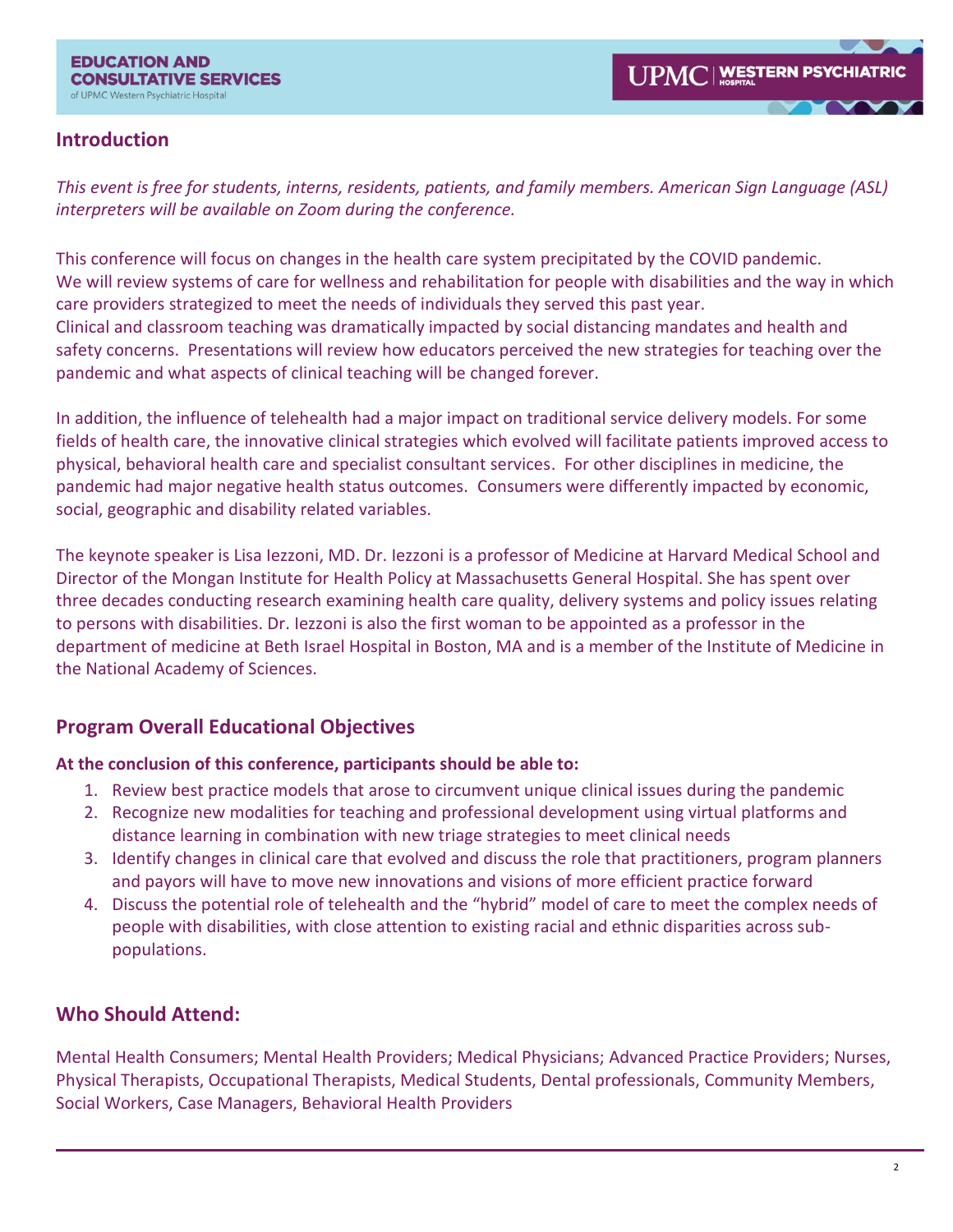

# **Supporting Organizations:**

 *Community Care Behavioral Health Organization Allegheny HealthChoices, Inc. FISA Foundation*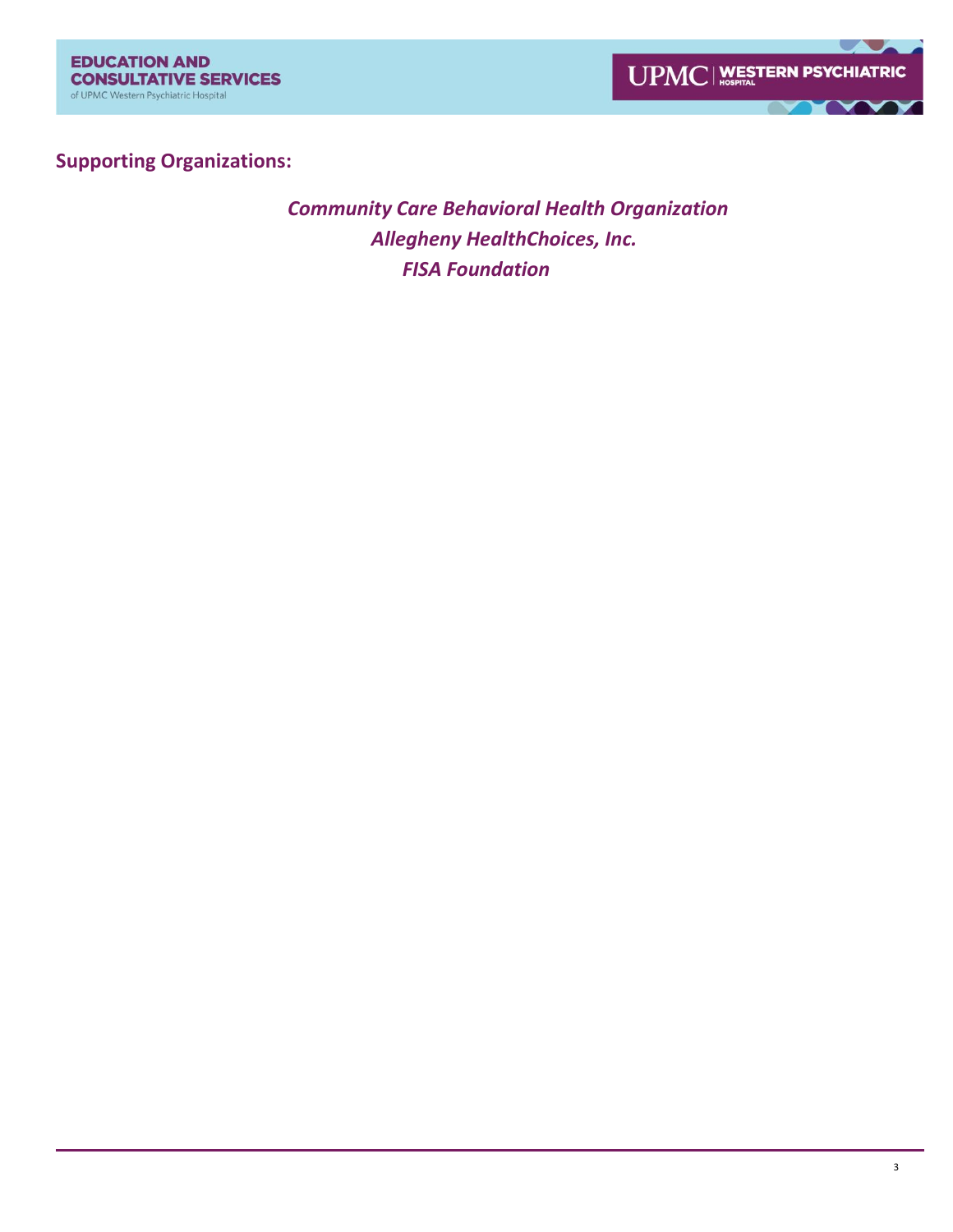# **Course Director and Planning Committee (\* indicates speaker)**

#### **Kimberly Mathos, DO, MPH (Course Director) \***

Assistant Professor of Psychiatry University of Pittsburgh Medical Center Comprehensive Recovery Services Services for Treatment of Early Psychosis (STEP Clinic) UPP Psychiatric Services for People who are Deaf, Deafblind and Hard of Hearing

#### **Miya R. Asato, MD \***

Vice President of Training and Project Director, Kennedy Krieger LEND Program Neurology and Neurodevelopmental Medicine Department of Neurology Kennedy Krieger Institute and Johns Hopkins School of Medicine Baltimore MD

#### **Sarah F. Laughlin, PhD \***

Clinical Neuropsychologist Director of Predoctoral Training in Pediatric Neuropsychology Assistant Professor, School of Medicine, University of Pittsburgh Department of Physical Medicine and Rehabilitation Division of Pediatric Rehabilitation Medicine UPMC Children's Hospital of Pittsburgh Pittsburgh, PA

#### **Betty Y. Liu, MD**

Associate Professor Course Director, Disability Medicine Clerkship Course Director, Area of Concentration Disability Medicine Co-Director, Medical Student Education Department of Physical Medicine and Rehabilitation University of Pittsburgh School of Medicine Pittsburgh, PA

#### **Susan Rudisin, MEd, CRC, LPC**

Pittsburgh, PA Supervisor, Comprehensive Recovery Services UPMC Western Psychiatric Hospital Pittsburgh, PA

#### **Jodie M. Vento, MGC LCGC\***

Assistant Professor of Human Genetics Licensed Genetic Counselor Director, Genetic Counseling Program Pittsburgh, PA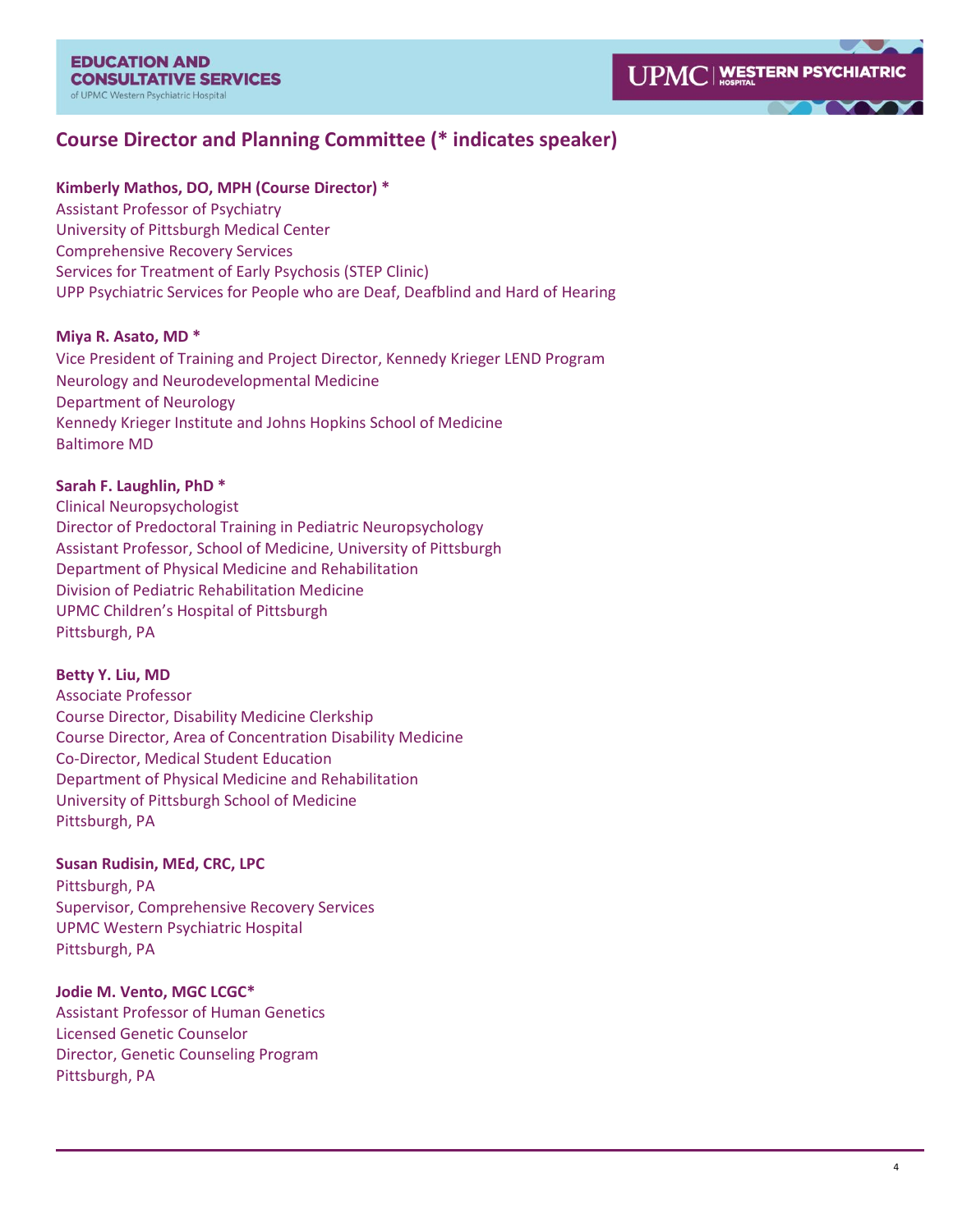**EDUCATION AND CONSULTATIVE SERVICES** of UPMC Western Psychiatric Hospital



#### **Valire Carr Copeland, PhD, MPH**

Professor, School of Social Work Graduate School of Public Health University of Pittsburgh Pittsburgh, PA

### **Keynote Speaker**

#### **Lisa I. Iezzoni, MD, MSc (Keynote Speaker)**

Professor of Medicine, Harvard Medical School Health Policy Research Center, Mongan Institute Massachusetts General Hospital Boston, MA

# **Faculty**

#### **Megan Dippold, MRC**

Rehabilitation Counselor for the Deaf & Hard of Hearing Office of Vocational Rehabilitation PA Department of Labor & Industry Pittsburgh, PA

#### **Kristen Ann Ehrenberger, MD PhD**

Assistant Professor of Medicine and Pediatrics Director, Progressive Evaluation & Referral Center (PERC) UPMC/University of Pittsburgh School of Medicine Pittsburgh, PA

#### **Erin Hayward**

Consumer of Telehealth services Pittsburgh, PA

#### **Cynthia L. Ingraham, EdD**

Helen Keller National Center East Central Representative

#### **Sarah F. Laughlin, PhD**

Clinical Neuropsychologist Director of Predoctoral Training in Pediatric Neuropsychology Assistant Professor, School of Medicine, University of Pittsburgh Department of Physical Medicine and Rehabilitation Division of Pediatric Rehabilitation Medicine UPMC Children's Hospital of Pittsburgh Pittsburgh, PA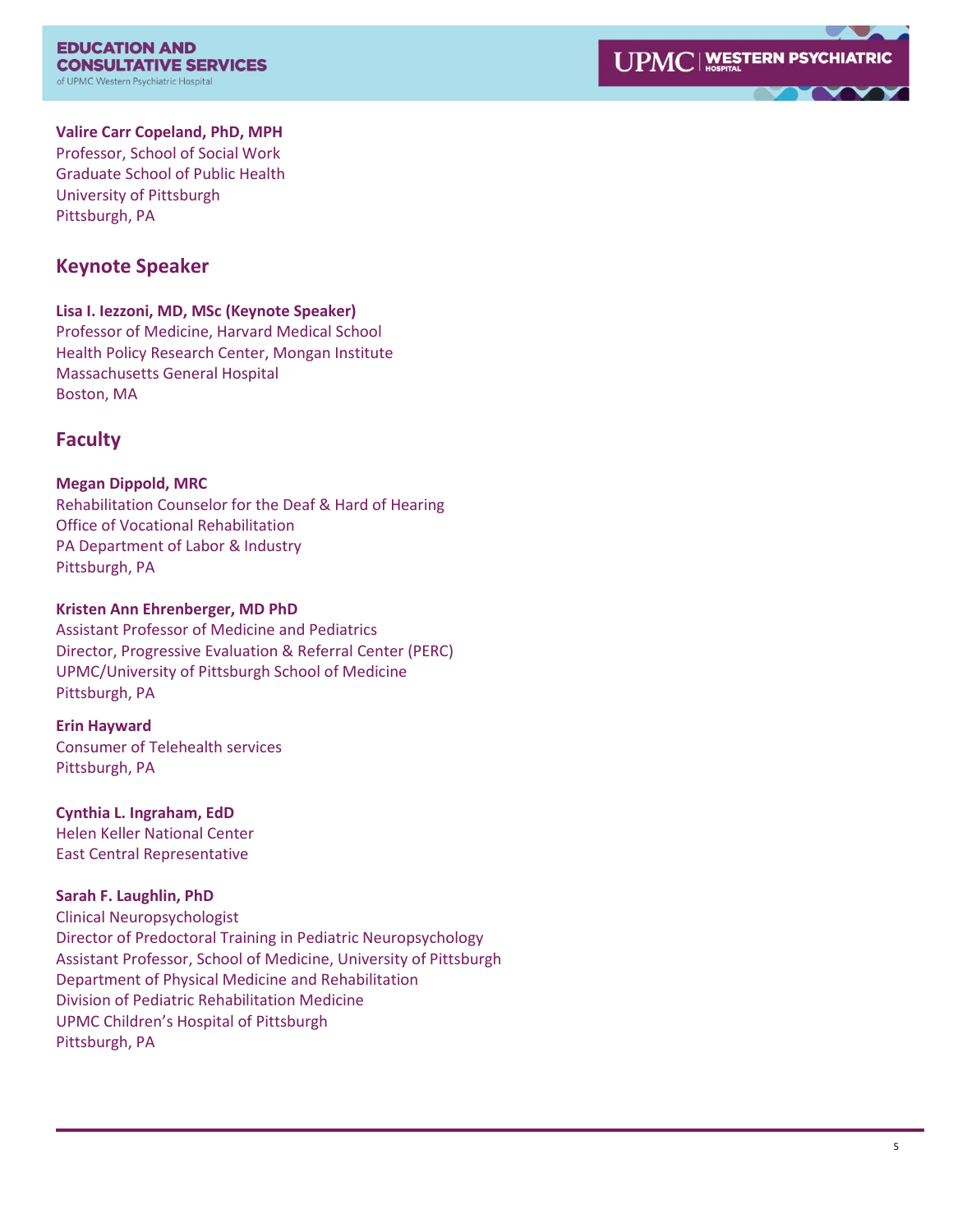**EDUCATION AND CONSULTATIVE SERVICES** of UPMC Western Psychiatric Hospital

#### **Jacqueline Moser, MBA**

Director, Telehealth Strategy and Solutions BTO – Digital Health Innovation – Telehealth UPMC Health Plan Pittsburgh, PA

#### **Gina Perez, MD**

Associate Chief, UPMC Behavioral Health Network and Telepsychiatry Sr Director, Medical Student Education and Clinical Faculty Development Associate Professor, University of Pittsburgh School of Medicine, Department of Psychiatry Psychiatrist, UPMC Western Psychiatric Center for Autism and developmental Disabilities Pittsburgh, PA

#### **Rebecca Russell, PT, DPT, ATP**

Physical Therapist, Center for Assistive Technology Community Provider Services Pittsburgh, PA

#### **Kaitlin Stober, MSc**

Research Specialist Department of Disability and Human Development University of Illinois Chicago Chicago, IL

#### **Lynne M. Taiclet, DMD**

Director, Center for Patients with Special Needs Assistant Professor Restorative Dentistry/Comprehensive Care School of Dental Medicine, University of Pittsburgh Pittsburgh, PA

#### **Kiyoshi Yamaki, PhD**

Research Associate Professor Disability and Human Development DuPage Health Coalition (DHC) University of Illinois Chicago Chicago, IL

#### **Faculty Disclosure**

No members of the planning committee, speakers, presenters, authors, content reviewers and/or anyone else in a position to control the content of this education activity have relevant financial relationships with any proprietary entity producing, marketing, re-selling, or distributing health care goods or services, used on, or consumed by, patients to disclose.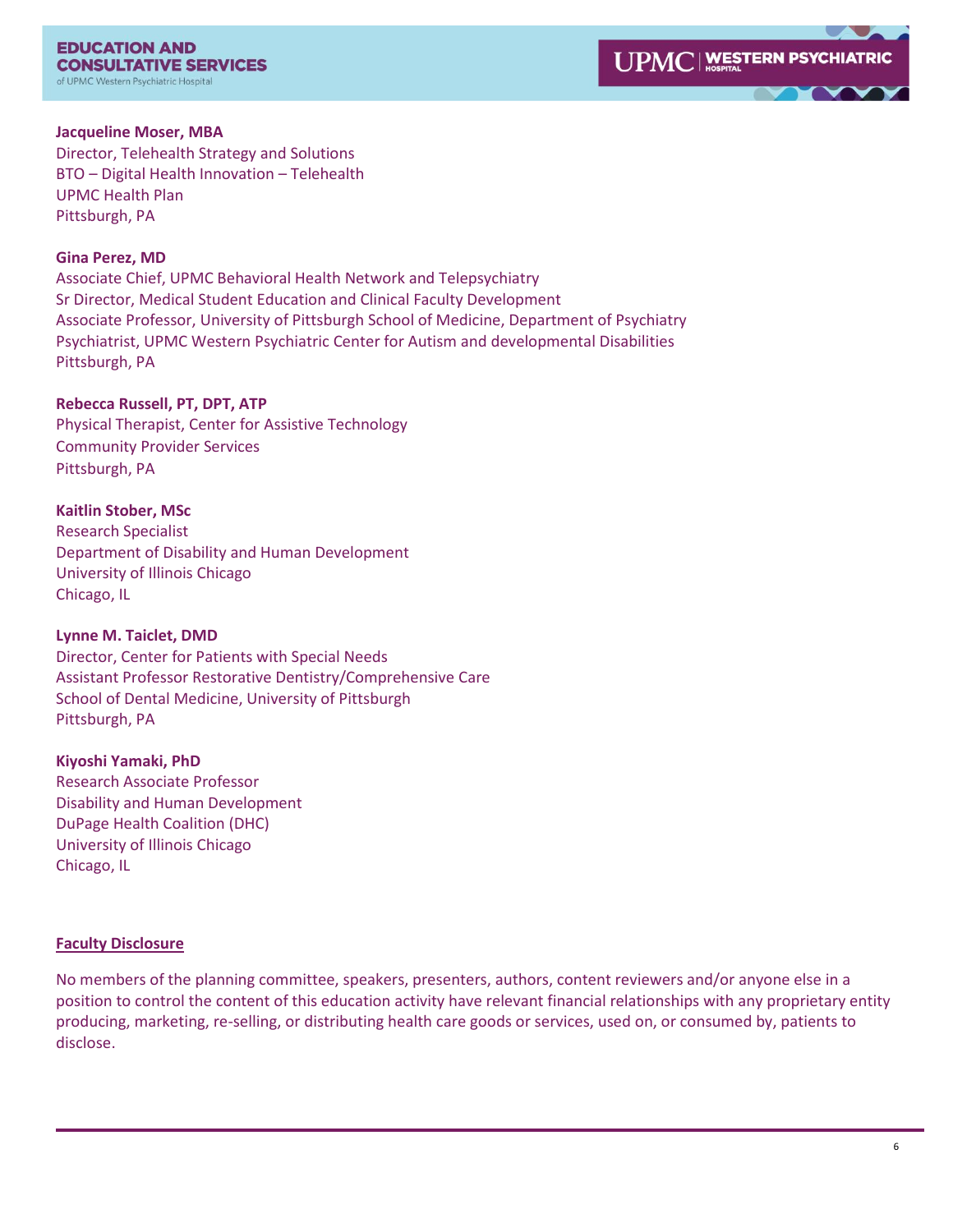$\blacksquare$ 

Y

| <b>Conference Agenda - December 10, 2021</b><br>8:00 to 8:30 a.m. | Sign in to ZOOM                                                                                                                                                                                                                                                             |
|-------------------------------------------------------------------|-----------------------------------------------------------------------------------------------------------------------------------------------------------------------------------------------------------------------------------------------------------------------------|
| 8:30 to 9:00 a.m.                                                 | <b>Welcome, Introductions and Background</b><br>Kimberly K. Mathos, DO, MPH                                                                                                                                                                                                 |
| 9:00 to 10:00 a.m.                                                | Keynote: "How COVID-19 Affected People with Disability as<br><b>Outpatients, Inpatients, and Receiving In-Home Supports"</b><br>Lisa Iezzoni, MD, MSc                                                                                                                       |
| 10:00 to 10:15 a.m.                                               | <b>Break</b>                                                                                                                                                                                                                                                                |
| 10:15 to 11:15 a.m.                                               | <b>Disability Studies Informed Advocacy Training in Medical</b><br><b>Education: Highlighting Self-Advocate Perspectives</b><br>Kaitlin Stober, MSc; Kiyoshi Yamaki, PhD                                                                                                    |
| 11:15 to 11:30 a.m.                                               | <b>Break</b>                                                                                                                                                                                                                                                                |
| 11:30 to 1:00 p.m.                                                | <b>Transitions in Teaching: From Remote to a Hybrid Model</b><br>Panel/Q&A<br>Facilitator: Kristen Ann Ehrenberger, MD, PhD<br>Discussants: Sarah Laughlin, PhD; Lynne Taiclet, DMD                                                                                         |
| 1:00 to 1:30 p.m.                                                 | Lunch                                                                                                                                                                                                                                                                       |
| 1:30 to 2:30                                                      | <b>Telehealth Evolution: Payer, Provider, &amp; Patient Perspectives</b><br>Erin Hayward; Jacqueline Moser, MBA; Dr. Gina Perez, MD                                                                                                                                         |
| 2:40 to 2:45 p.m.                                                 | <b>Break</b>                                                                                                                                                                                                                                                                |
| 2:45 to 3:45 p.m.                                                 | <b>Innovation Ideas in Clinical Care: New Opportunities for</b><br><b>Interdisciplinary Collaboration and Service Delivery</b><br>Panel/Q&A<br>Facilitator: Jodi Vento MGC, LCGC<br>Discussants: Rebecca Russell, PT, DPT, ATP<br>Cynthia Ingraham, EdD; Megan Dippold, MRC |
| 3:45 to 4:00 p.m.                                                 | <b>Closing remarks</b><br>Maya Asato, MD                                                                                                                                                                                                                                    |
| 4:00 p.m.                                                         | Adjournment                                                                                                                                                                                                                                                                 |
|                                                                   | All presentations are introductory to intermediate instructional levels.                                                                                                                                                                                                    |

For additional information regarding the speakers and/or presentations, contact Doreen Barkowitz at [barkowitzdh@upmc.edu.](mailto:barkowitzdh@upmc.edu)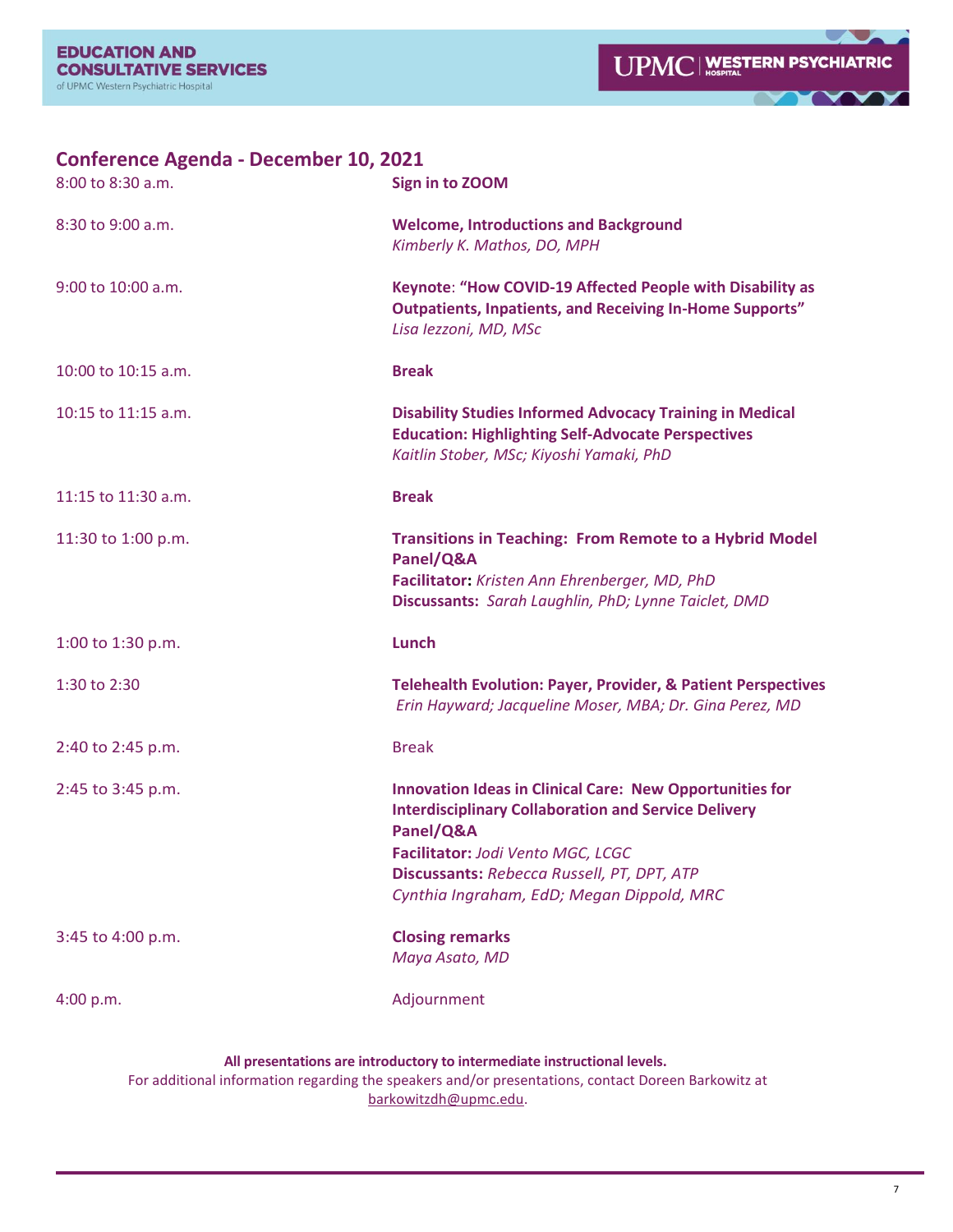# **Registration Information**

**Please register by noon on December 9, 2021 at** [Pandemic Lessons Learned: Improving Care Provisions and](https://cce.upmc.com/content/pandemic-lessons-learned-improving-care-provisions-and-service-delivery-individuals#overlay-context=course-catalog-list%3Ftext%3Dpost%2Bpandemic%26sort_by%3Dfield_course_event_date_value)  [Service Delivery for Individuals with Disabilities | UPMC -](https://cce.upmc.com/content/pandemic-lessons-learned-improving-care-provisions-and-service-delivery-individuals#overlay-context=course-catalog-list%3Ftext%3Dpost%2Bpandemic%26sort_by%3Dfield_course_event_date_value) Center for Continuing Education in the Health **[Sciences](https://cce.upmc.com/content/pandemic-lessons-learned-improving-care-provisions-and-service-delivery-individuals#overlay-context=course-catalog-list%3Ftext%3Dpost%2Bpandemic%26sort_by%3Dfield_course_event_date_value)** 

# **Fee Schedule**

| Physicians and Professionals (not affiliated as noted below)                                           | \$40      |
|--------------------------------------------------------------------------------------------------------|-----------|
| UPMC, Pitt, WPH, WBH Network, VA, State (PA),<br><b>Community Mental Health Professionals</b>          | \$30      |
| <b>Students/Interns/Residents</b><br>(No continuing education/no continuing medical education credits) | No charge |
| <b>Patients/Family Members</b><br>(No continuing education/no continuing medical education credits)    | No charge |
| <b>Tuition includes:</b><br>All registration and online conference materials<br>∗                      |           |

Continuing education credits at the professional fee schedule

# **Please claim your CE/CME certificate by January 31, 2022. The course will be closed following that date.**

**UPMC employees** who would like to be sponsored by their department can request that their supervisor complete a [departmental journal form.](https://forms.office.com/Pages/ResponsePage.aspx?id=Ptc9i3JOeUaxkVbaFYhxK0DkK2RDK3JFoMlDz9Xry_lUOFQ1M0YyU1pYVkRFQ0tTT0hKV09ZOUNHTS4u) Registration at the above site is still required with a code found on form.

**Full tuition must accompany registration.** A \$15 administrative fee will be deducted from all refunds for cancellations. No refunds can be issued once the program has begun. Please register by **December 9, 2021, by noon.** 



*We encourage participation by all individuals. If you have a disability, advance notification of any special*  needs will help us better serve you. Please notify us of your needs at least two weeks in advance of the *programby contacting Nancy Mundy at [mundnl@upmc.edu.](mailto:mundnl@upmc.edu)* 

*American Sign Language Interpreters will be available on Zoom.*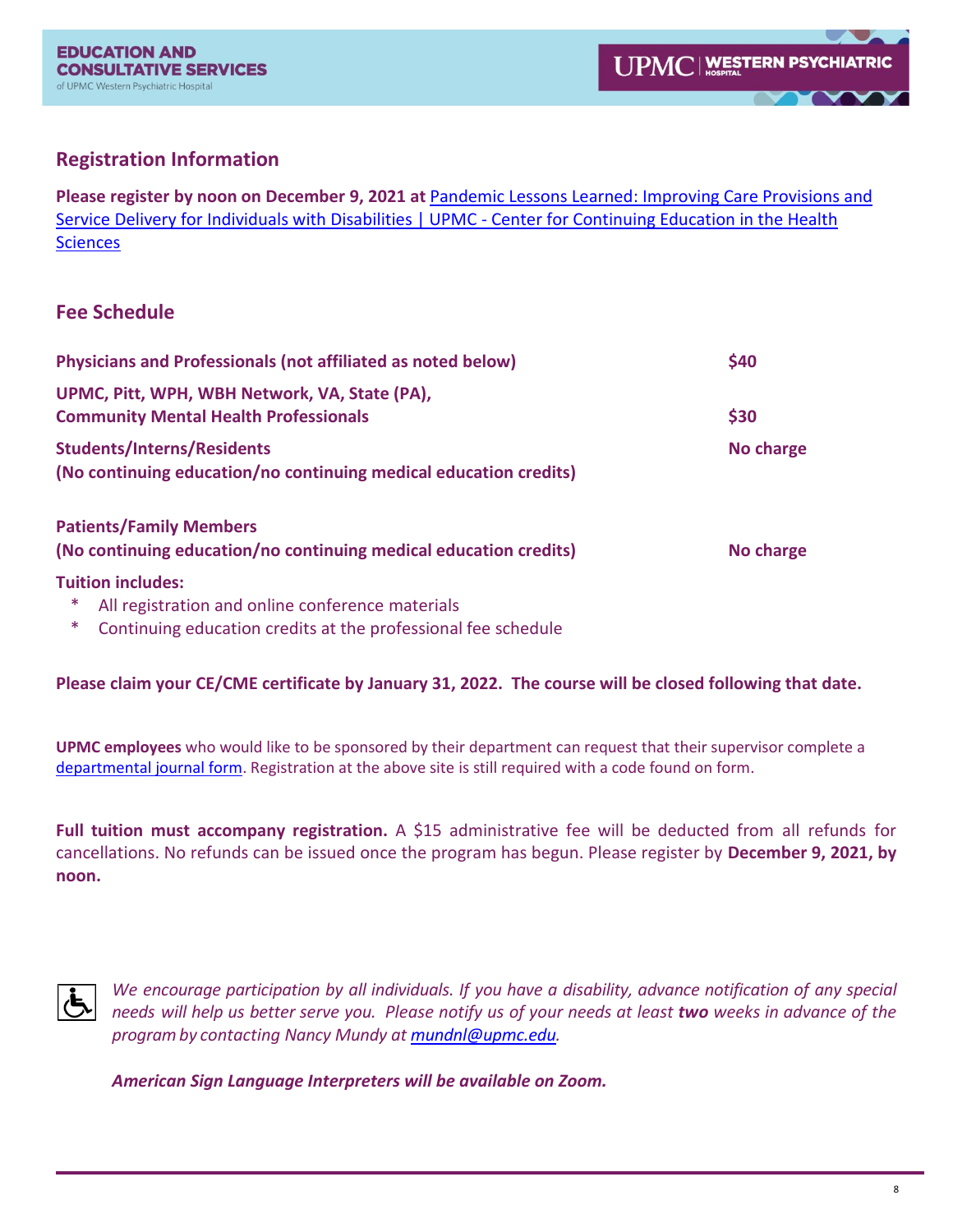# **Continuing Education Credit Information**

In support of improving patient care, the University of Pittsburgh is jointly accredited by the Accreditation Council for Continuing Medical Education (ACCME), the Accreditation Council for Pharmacy Education (ACPE), and the American Nurses Credentialing Center (ANCC), to provide continuing education for the healthcare team.

#### **Physician (CME)**

The University of Pittsburgh designates this live activity for a maximum of 5.5 *AMA PRA Category 1 Credits™.* Physicians should claim only the credit commensurate with the extent of their participation in the activity.

**Other Healthcare Professionals:** Other health care professionals will receive a certificate of attendance confirming the number of contact hours commensurate with the extent of participation in this activity.

#### **Psychologists**



As a Jointly Accredited Organization, University of Pittsburgh is approved to offer psychology continuing education by the American Psychological Association. University of Pittsburgh maintains responsibility for this course. Psychologists completing this course receive 5.5 continuing education credits.

#### **Counselors**



Education and Consultative Services of UPMC Western Psychiatric Hospital has been approved by NBCC as an Approved Continuing Education Provider, ACEP No. 5059. Programs that do not qualify for NBCC credit are clearly identified. UPMC Western Psychiatric Hospital is solely responsible for all aspects of this program. This program is being offered for 5.5 continuing education hours.



**Commission on Rehabilitation Counselor Certification:** 

Conference has been approved for 5.5 hours in CE by CRCC

#### **Licensed/Clinical Social Workers, Licensed Professional Counselors, Licensed Marriage and Family Therapists LSW/LCSW/LPC/LMFT:**

As a Jointly Accredited Organization, University of Pittsburgh is approved to offer social work continuing education by the Association of Social Work Boards (ASWB) Approved Continuing Education (ACE) program. Organizations, not individual courses, are approved under this program. State and provincial regulatory boards have the final authority to determine whether an individual course may be accepted for continuing education credit. University of Pittsburgh maintains responsibility for this course. Social workers completing this course receive 5.5 continuing education credits.

#### **Other Healthcare Professionals**

Nurses and other health care professionals are awarded .55 Continuing Education Units (CEU's). One CEU is equal to 10 contact hours. *Nurses:* For attending this program you will receive a Certificate of Attendance confirming 5.5 hours of continuing education. These hours may be considered eligible for completing the 30 hours of continuing education required for biannual nursing relicensure in Pennsylvania. *Peer Specialists:* This program fulfills requirements for Certified Peer Specialist continuing education.

- *Please retain your certificates in a safe place. Replacements cost \$30 for those that come from our office (Gen. CEU; NCC).*
- *Participants requesting Continuing Education/Continuing Medical Education (CE/CME) credits must attend the entire day. Variable credits are not provided. Your attendance is recorded on the Zoom attendance list.*
- *Although the evaluation is not mandatory, we appreciate your participation. There are questions that need to be answered so we are aware of your credit request. Please expect the certificates from our office in four to six weeks post-conference. Those obtained from the registration site can be accessed immediately.*